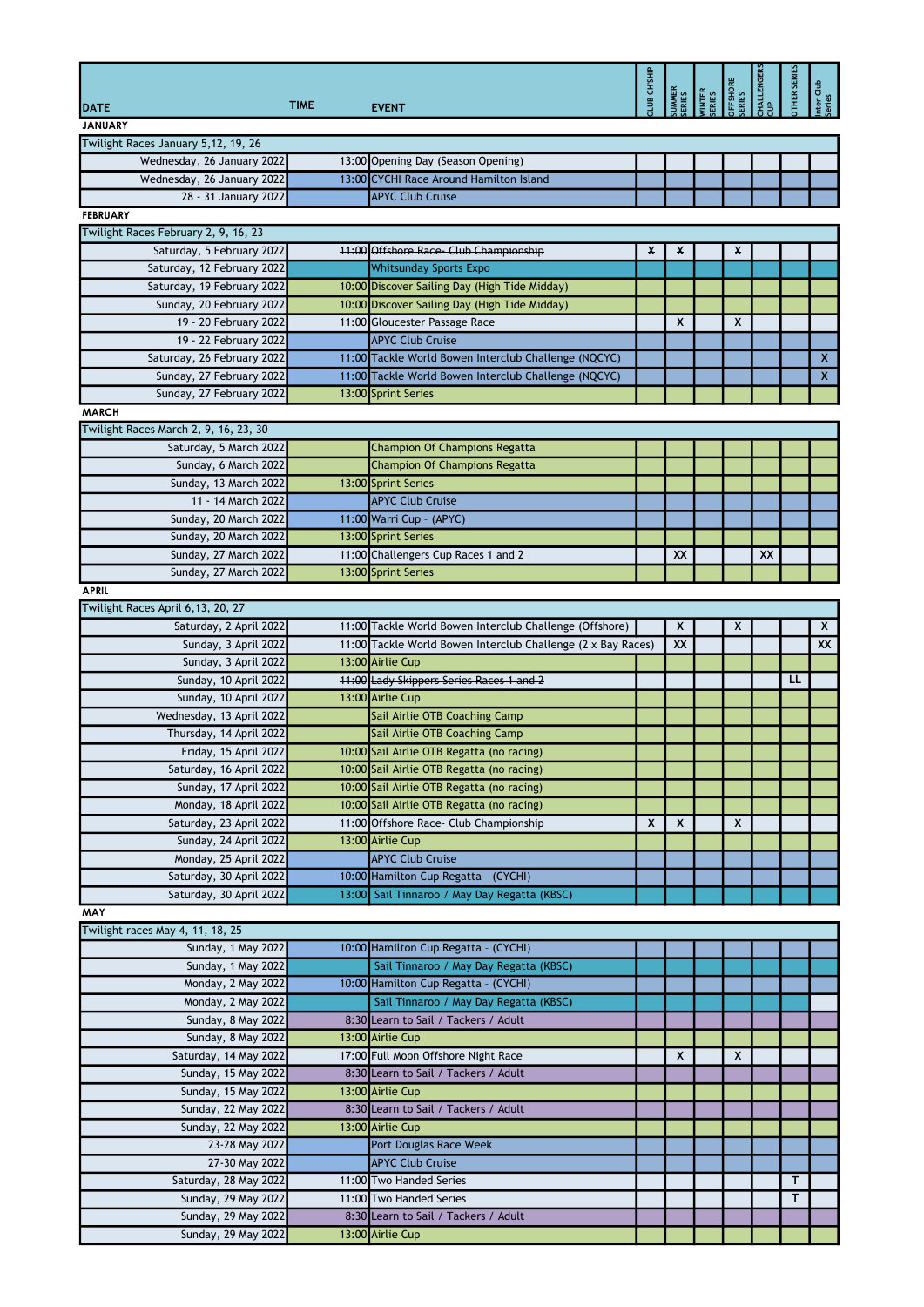|                                        | <b>TIME</b> |                                                      | <b>AIRS.HD SIT</b> | <b>JAMER</b><br>ERIES | INTER<br>RIES | FFSHORE<br>:RIES | <b>ALLENGERS</b> | <b>SERIES</b><br>HER | Club |
|----------------------------------------|-------------|------------------------------------------------------|--------------------|-----------------------|---------------|------------------|------------------|----------------------|------|
| <b>DATE</b>                            |             | <b>EVENT</b>                                         |                    |                       |               |                  |                  |                      |      |
| <b>JUNE</b>                            |             |                                                      |                    |                       |               |                  |                  |                      |      |
| Twilight races June 1, 8, 15, 22, 29   |             |                                                      |                    |                       |               |                  |                  |                      |      |
| Sunday, 5 June 2022                    |             | 8:30 Learn to Sail / Tackers / Adult                 |                    |                       |               |                  |                  |                      |      |
| Sunday, 5 June 2022                    |             | 13:00 Airlie Cup                                     |                    |                       |               |                  |                  |                      |      |
| Sunday, 12 June 2022                   |             | 11:00 Provision for Resails (if required)            |                    |                       |               |                  |                  |                      |      |
| Sunday, 12 June 2022                   |             | 8:30 Learn to Sail / Tackers / Adult                 |                    |                       |               |                  |                  |                      |      |
| Sunday, 12 June 2022                   |             | 13:00 Airlie Cup                                     |                    |                       |               |                  |                  |                      |      |
| Sunday, 19 June 2022                   |             | 11:00 Challenge Round the Molles Yacht Race (APYC)   |                    |                       |               |                  |                  |                      |      |
| Sunday, 19 June 2022                   |             | 8:30 Learn to Sail / Tackers / Adult                 |                    |                       |               |                  |                  |                      |      |
| Sunday, 19 June 2022                   |             | 13:00 Airlie Cup                                     |                    |                       |               |                  |                  |                      |      |
| Saturday, 25 June 2022                 |             | 16:30 Sunset Bay Race                                |                    | X                     |               | X                |                  |                      |      |
| Thursday, 30 June 2022                 |             |                                                      |                    |                       |               |                  |                  |                      |      |
| JULY                                   |             |                                                      |                    |                       |               |                  |                  |                      |      |
| Twilight Races July 6, 13, 20, 27      |             |                                                      |                    |                       |               |                  |                  |                      |      |
| Friday, 1 July 2022                    |             |                                                      |                    |                       |               |                  |                  |                      |      |
| Saturday, 2 July 2022                  |             | 9:00 Great Northern Series (Round Whitsundays)       | X                  |                       | X             | X                |                  |                      |      |
| Saturday, 2 July 2022                  |             | <b>Laser Coaching Camp</b>                           |                    |                       |               |                  |                  |                      |      |
| Sunday, 3 July 2022                    |             | <b>Laser Coaching Camp</b>                           |                    |                       |               |                  |                  |                      |      |
| Saturday, 16 July 2022                 |             | 11:00 Great Northern Series (Short Offshore)         | X                  |                       | X             | X                |                  |                      |      |
| Sunday, 17 July 2022                   |             | 13:00 Great Northern Series (Bay Race)               | X                  |                       | X             |                  |                  |                      |      |
|                                        |             |                                                      |                    |                       |               |                  |                  |                      |      |
| Sunday, 17 July 2022                   |             | 8:30 Learn to Sail / Tackers / Adult                 |                    |                       |               |                  |                  |                      |      |
| Sunday, 17 July 2022                   |             | 13:00 Spring Series                                  |                    |                       |               |                  |                  |                      |      |
| Sunday, 24 July 2022                   |             | 8:30 Learn to Sail / Tackers / Adult                 |                    |                       |               |                  |                  |                      |      |
| Sunday, 24 July 2022                   |             | 13:00 Spring Series                                  |                    |                       |               |                  |                  |                      |      |
| 22 - 25 July 2022                      |             | <b>APYC Club Cruise</b>                              |                    |                       |               |                  |                  |                      |      |
| Saturday, 30 July 2022                 |             | Cock of Gloucester - (NQCYC)                         |                    |                       |               |                  |                  |                      |      |
| Sunday, 31 July 2022                   |             | 8:30 Learn to Sail / Tackers / Adult                 |                    |                       |               |                  |                  |                      |      |
| Sunday, 31 July 2022                   |             | 13:00 Spring Series                                  |                    |                       |               |                  |                  |                      |      |
| <b>AUGUST</b>                          |             |                                                      |                    |                       |               |                  |                  |                      |      |
| Twilight Races August 3, 10, 24, 31    |             |                                                      |                    |                       |               |                  |                  |                      |      |
| Sunday, 7 August 2022                  |             | 11:00 Challengers Cup Race 3 & 4 (Club Championship) | XX                 | XX                    |               |                  | XX               |                      |      |
| Sunday, 7 August 2022                  |             | 8:30 Learn to Sail / Tackers / Adult                 |                    |                       |               |                  |                  |                      |      |
| Sunday, 7 August 2022                  |             | 13:00 Spring Series                                  |                    |                       |               |                  |                  |                      |      |
| 11 - 18 August 2022                    |             | Airlie Beach Race Week                               |                    |                       |               |                  |                  |                      |      |
| 20 - 27 August 2022                    |             | Hamilton Island Race Week - (HIYC)                   |                    |                       |               |                  |                  |                      |      |
| 20 - 21 August 2022                    |             |                                                      |                    |                       |               |                  |                  |                      |      |
|                                        |             | Cruise Rally (WSC/APYC) TBC                          |                    |                       |               |                  |                  |                      |      |
| Sunday, 21 August 2022                 |             | 8:30 Learn to Sail / Tackers / Adult                 |                    |                       |               |                  |                  |                      |      |
| Sunday, 21 August 2022                 |             | 13:00 Spring Series                                  |                    |                       |               |                  |                  |                      |      |
| 26 - 29 August 2022                    |             | <b>APYC Club Cruise</b>                              |                    |                       |               |                  |                  |                      |      |
| Sunday, 28 August 2022                 |             | 8:30 Learn to Sail / Tackers / Adult                 |                    |                       |               |                  |                  |                      |      |
| Sunday, 28 August 2022                 |             | 13:00 Spring Series                                  |                    |                       |               |                  |                  |                      |      |
| <b>SEPTEMBER</b>                       |             |                                                      |                    |                       |               |                  |                  |                      |      |
| Twilight Races September 7, 14, 21, 28 |             |                                                      |                    |                       |               |                  |                  |                      |      |
| Sunday, 4 September 2022               |             | 13:00 Spring Series                                  |                    |                       |               |                  |                  |                      |      |
| 1 - 7 September 2022                   |             | Magnetic Island Race Week (TCYC)                     |                    |                       |               |                  |                  |                      |      |
| Saturday, 10 September 2022            |             | <b>Festival of Sails - MSC</b>                       |                    |                       |               |                  |                  |                      |      |
| Sunday, 11 September 2022              |             | <b>Festival of Sails - MSC</b>                       |                    |                       |               |                  |                  |                      |      |
| 16 - 23 September 2022                 |             | <b>APYC Coral Coast Rally</b>                        |                    |                       |               |                  |                  |                      |      |
| Sunday, 18 September 2022              |             | 11:00 Challengers Cup Race 5 & 6                     |                    |                       | XX            |                  | XX               |                      |      |
|                                        |             |                                                      |                    |                       |               |                  |                  |                      |      |
| Monday, 19 September 2022              |             | Queensland Youth Camp - Yeppoon                      |                    |                       |               |                  |                  |                      |      |
| Tuesday, 20 September 2022             |             | Queensland Youth Camp - Yeppoon                      |                    |                       |               |                  |                  |                      |      |
| Wednesday, 21 September 2022           |             | Queensland Youth Camp - Yeppoon                      |                    |                       |               |                  |                  |                      |      |
| Thursday, 22 September 2022            |             | Queensland Youth Championship - Yeppoon              |                    |                       |               |                  |                  |                      |      |
| Friday, 23 September 2022              |             | Queensland Youth Championship - Yeppoon              |                    |                       |               |                  |                  |                      |      |
| Saturday, 24 September 2022            |             | Queensland Youth Championship - Yeppoon              |                    |                       |               |                  |                  |                      |      |
| <b>OCTOBER</b>                         |             |                                                      |                    |                       |               |                  |                  |                      |      |
| Twilight Races October 5, 12, 19, 26   |             |                                                      |                    |                       |               |                  |                  |                      |      |
| Saturday, 1 October 2022               |             | W.O.Y.R.C. Series                                    |                    |                       |               |                  |                  |                      |      |
| Saturday, 1 October 2022               |             | Townsville Sprint Series (TSC)                       |                    |                       |               |                  |                  |                      |      |
| Sunday, 2 October 2022                 |             | W.O.Y.R.C. Series                                    |                    |                       |               |                  |                  |                      |      |
| Sunday, 2 October 2022                 |             | Townsville Sprint Series (TSC)                       |                    |                       |               |                  |                  |                      |      |
|                                        |             |                                                      |                    |                       |               |                  |                  |                      |      |
| Monday, 3 October 2022                 |             | W.O.Y.R.C. Series                                    |                    |                       |               |                  |                  |                      |      |